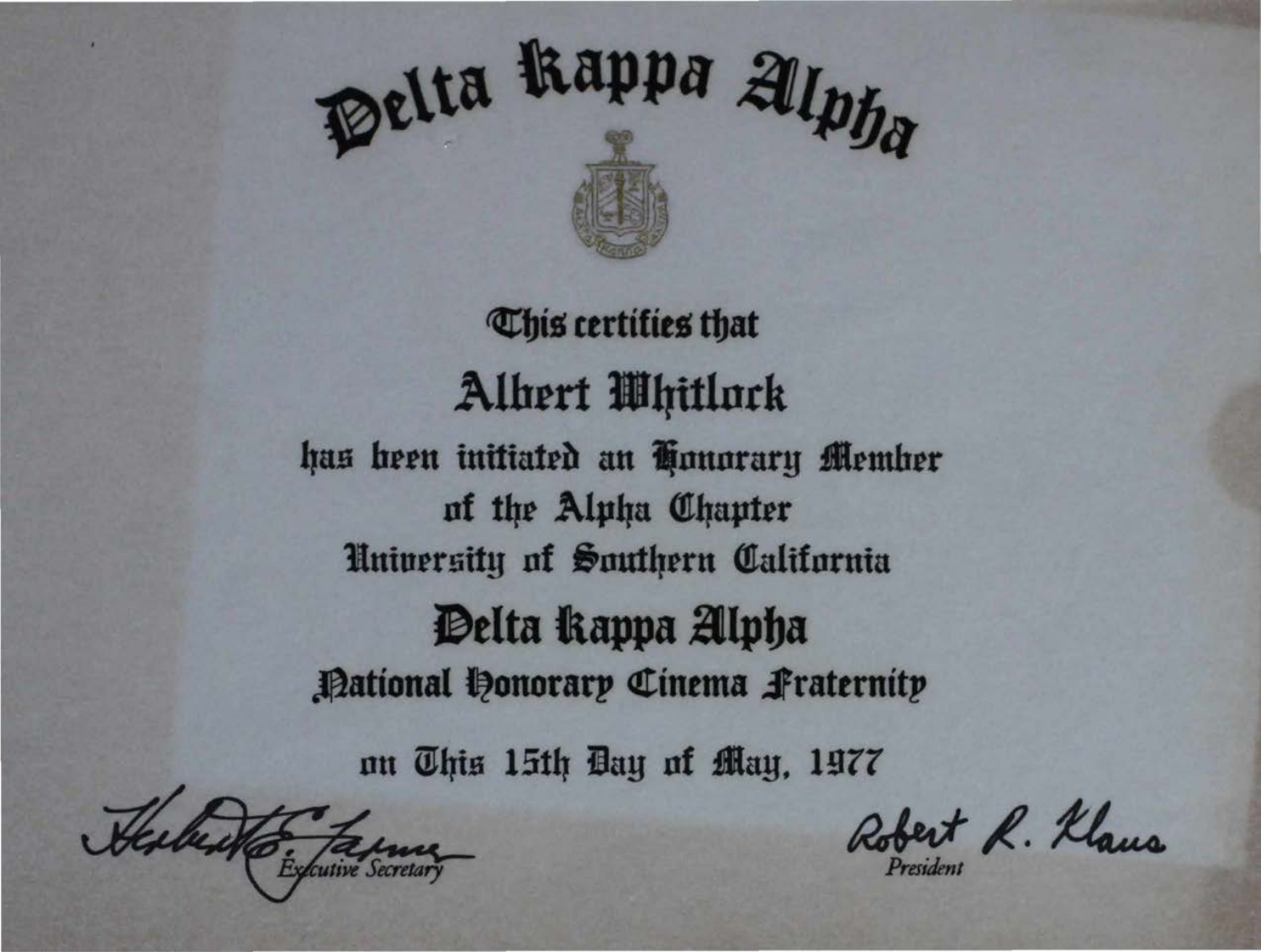

*Chis* certifies that Jerry Galdsmith has been initiated an Honorary Member of the Alpha Chapter University of Southern California Delta Rappa Alpha Pational Honorary Cinema Praternity

nn This 15th Day of May, 1977

Nerles E. Falancer

Robert R. Klaus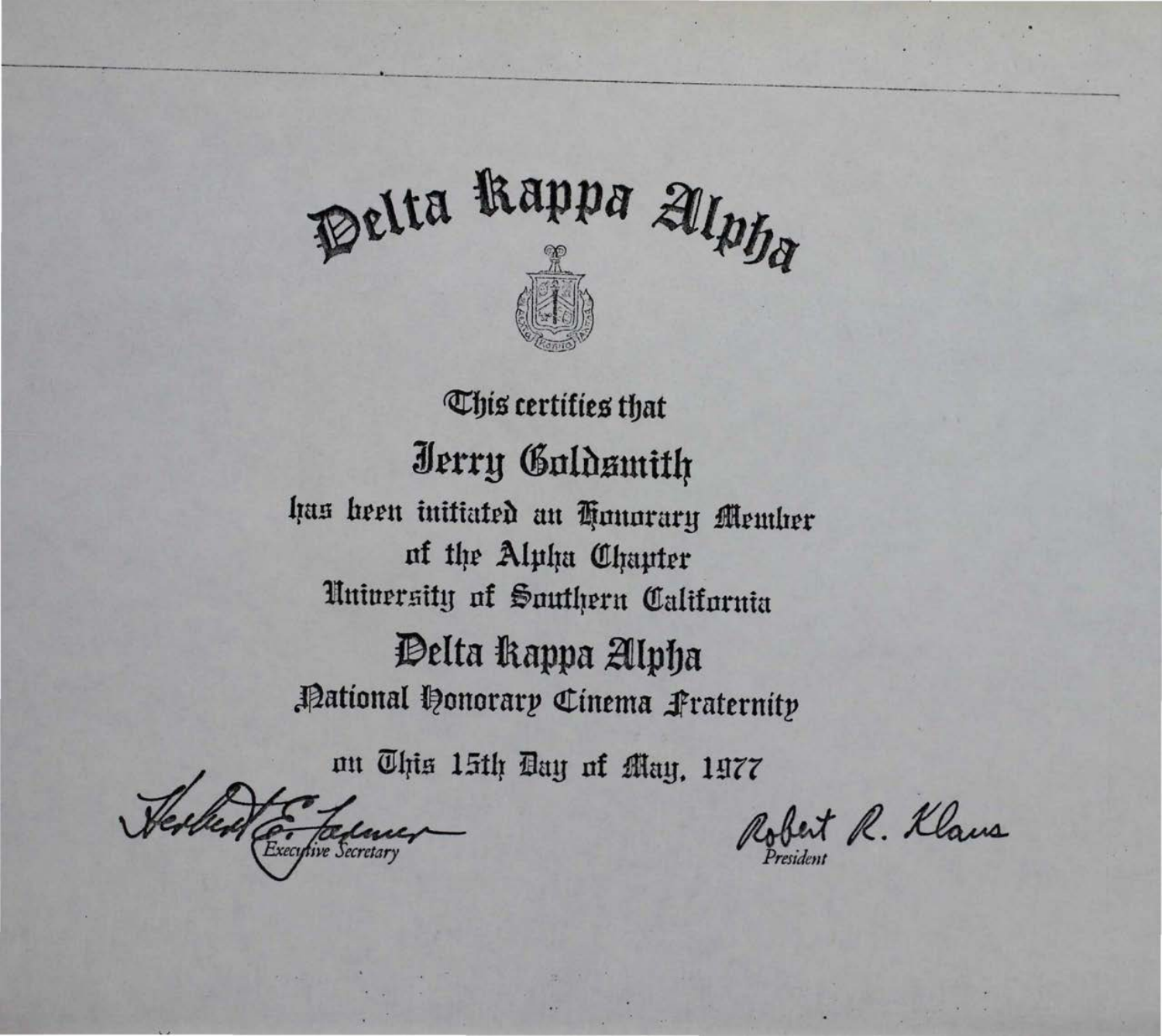Curius of - Certina deft<br>(nomention of - Inst AKA?)



## *400 attend USC Cinema's salute to Vincente Minnelli*

**BY ARTHUR KNIGHT**<br>Director Vincente Minnelli was musical the subject of a star-studded<br>tribute to the man and his films tribute to the man and his films Jerome sang songs made famous by tendered by USC's Cinema Division Minnelli movies. Professor Casper

The black-tie affair, held at the university's Town and Gown banquet hall, attracted more than for the evening was Mrs. Harry M. 400, many of them prominent in Roman. the motion picture and TV industries.

Nanette Fabray, pinch-hitting for an ailing Jane Wyman, was the spritely mistress of ceremonies, introducing, among others, Cyd Charisse, Nina Foch, Ann Miller, Margaret O'Brien, Stella Stevens and, of course, Liza Minnelli - all of them memorably associated with Minnelli's 38 years as a film director. Additional tributes came from Sammy Davis Jr., who describes himself as simply "a friend of the family," and from Martin Scorsese, a longtime admirer of Minnelli's work.

The two-hour tribute, which was organized for USC Cinema by Professor Joseph Casper. included 30 clips from films spanning Minnelli's entire career and a

 $54$ 

musical interlude in which<br>Deborah Ludwig and Denvil Minnelli movies. Professor Casper Sunday night. is the author of a full-length study<br>The black-tie affair, held at the of Minnelli that is scheduled for publication in May. Chairperson

 $\infty$  $\overline{\mathfrak{S}}$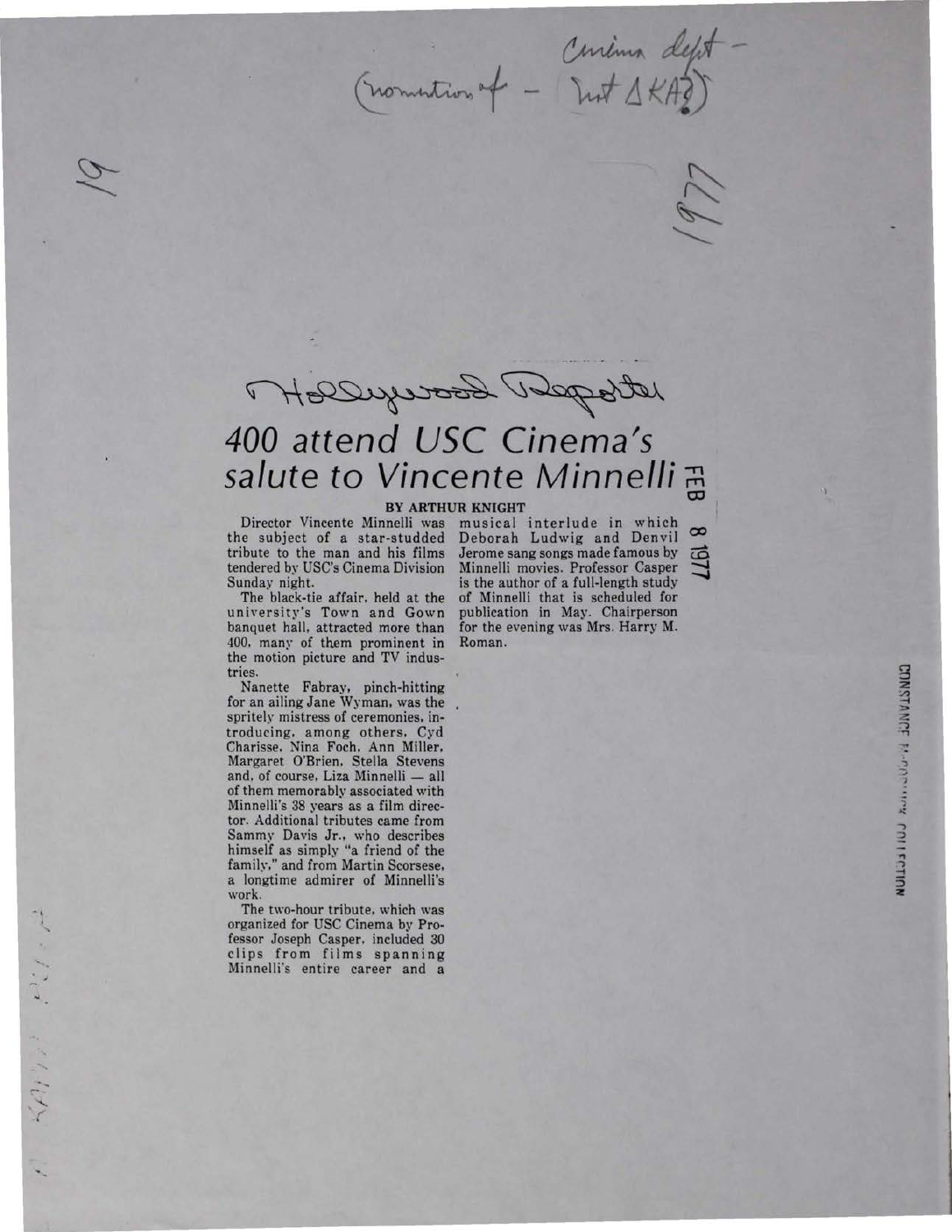Melberge George Deposit

### *400 attend USC Cinema's salute to Vincente Minnelli*

#### BY ARTHUR KNIGHT

Director Vincente Minnelli was musical interlude in which the subject of a star-studded tribute to the man and his films tendered by USC's Cinema Division Sunday night.

The black-tie affair. held at the university's Town and Gown banquet hall, attracted more than 400, many of them prominent in the motion picture and TV industries.

Nanette Fabray, pinch-hitting for an ailing Jane Wyman. was the spritely mistress of ceremonies. introducing, among others. Cyd Charisse. Nina Foch. Ann Miller. Margaret O'Brien. Stella Stevens and. of course. Liza Minnelli - all of them memorably associated with Minnelli's 38 years as a film director. Additional tributes came from Sammy Davis Jr., who describes himself as simply "a friend of the family," and from Martin Scorsese, a longtime admirer of Minnelli's work.

The two-hour tribute. which was organized for USC Cinema by Professor Joseph Casper. included 30 clips from films spanning Minnelli's entire career and a

-'

 $\overline{\mathcal{L}}$ 

Selection of the selection of the selection of the selection of the selection of the selection of the selection of the selection of the selection of the selection of the selection of the selection of the selection of the s

Deborah Ludwig and Denvil  $\infty$ <br>Jerome sang songs made famous by  $\overrightarrow{Q}$ <br>Minnelli movies. Professor Casper Jerome sang songs made famous by Minnelli movies. Professor Casper<br>is the author of a full-length study of Minnelli that is scheduled for publication in May. Chairperson for the evening was Mrs. Harry M. Roman.

CONSTANCE Morphistics COLLECTION